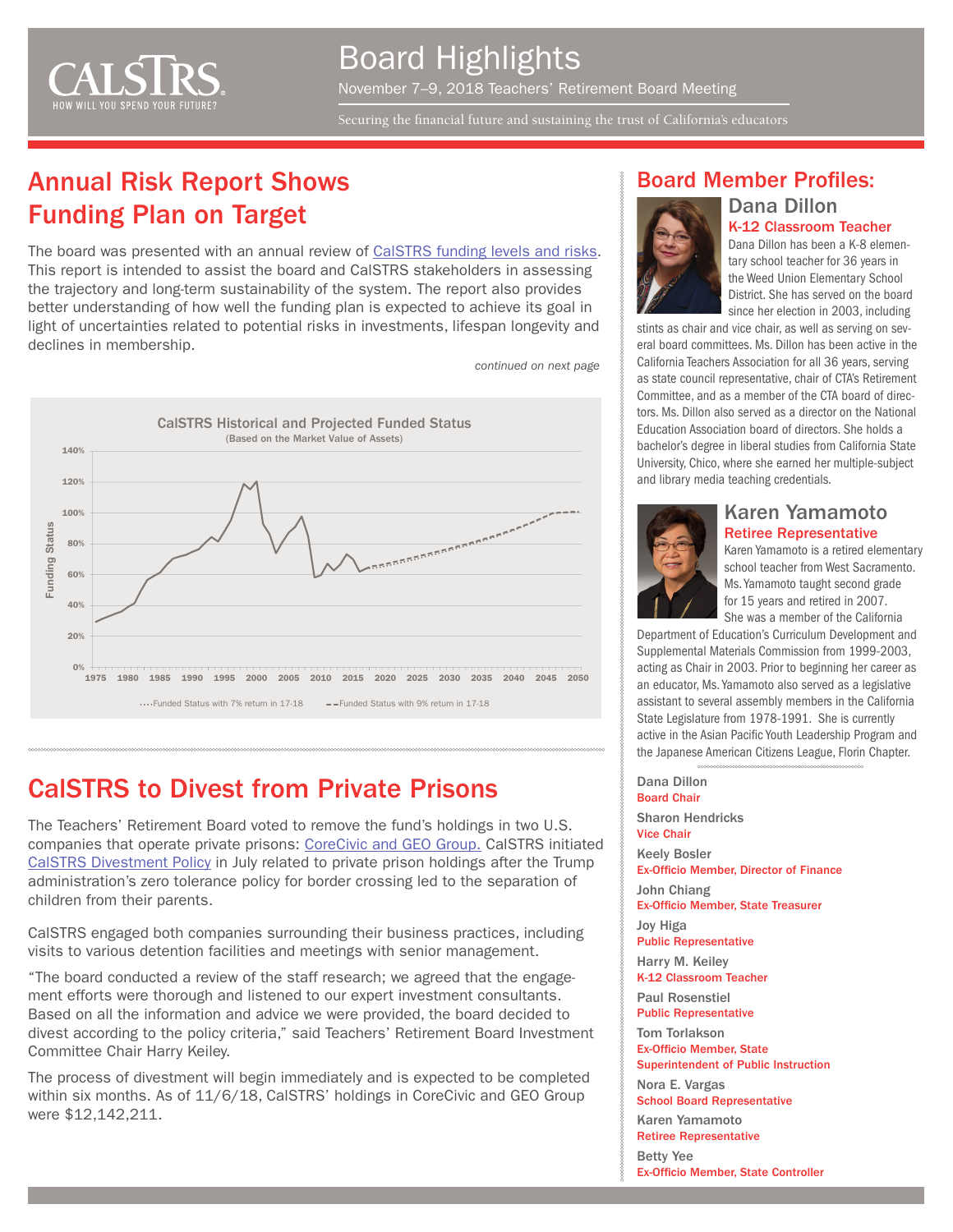

The board approved the construction of an expansion of the CalSTRS West Sacramento headquarters.

#### CalSTRS Invests in Headquarters Expansion

The Teachers' Retirement Board voted unanimously to approve the construction of an expansion of its West Sacramento Headquarters. The additional space will allow the organization to grow in order to meet the needs of a changing business model for its investment operations and address the increasing complexities of the ongoing administration of the pension plan while maximizing investment assets and capital returns for the fund over the long term.

In addition, CalSTRS plans to make 200,000 square feet of Class A office space available for lease. Because of the current lack of premium office space in downtown Sacramento, the expansion has great potential to generate lease revenue in the early years.

"This board as a whole will not be better or more informed on this—ever. We can make our decision today and believe it's important that we do so," said Board Chair Dana Dillon. "Good governance requires a focus on prudent process," she continued, adding that the planning leading up to the decision was a "good prudent overall process."

Staff growth is essential to support the CalSTRS mission and core business functions of responsibly investing contributions in the Teachers' Retirement Fund and paying benefits to retirees and beneficiaries. By building the capacity to manage more investment assets with in-house staff, CalSTRS will save millions of dollars in investment fees annually.

"If you hire just 25 (in-house investment) managers, that comes down to \$30 million a year," said Doug Orr of the California Federation of Teachers. "That means if they work here 10 years, you've paid for the building, just in the cost of savings on the managers."

When CalSTRS approved its current 409,000 square foot headquarters in 2006, future expansion was factored into the planning, and in November the board voted to utilize existing land entitlements from the 2009 move to West Sacramento. Office space optimization efforts extended the usage of the existing headquarters three years beyond what was originally intended, which allowed CalSTRS time to plan and analyze several options to meet its long-term needs.

 "Our retirement committee is very happy to have an investment in the new building," said Denise Bradford of the California Teachers Association.

After more than two years of planning work, the board decided that expansion through bond financing is the best investment for the system. Additionally, it is less costly than acquiring an existing building and provides greater flexibility, control and operational efficiencies than leasing existing office space. Construction is due to begin in late 2019 with completion expected sometime in late 2021.

*continued from previous page*

#### Annual Risk Report Shows Funding Plan on Target

In May, the board exercised its authority for the second year in a row to increase the state's contribution rate by the maximum allowed, 0.5 percent of payroll. The employer contribution rate continues to increase based on the schedule laid out in the CalSTRS Funding Plan. Furthermore, the investment portfolio once again performed above expectations, with returns above the assumed rate of 7.0 percent. All of these factors have moved CalSTRS to a stronger fiscal position.

The 2018 CalSTRS Funding Levels and Risks report illustrates that the rate setting authority granted in the funding plan has considerably improved CalSTRS funding trajectory; however, significant risks remain in funding the system.

Key results and report findings include:

- The CalSTRS Defined Benefit Program continues to mature, which increases the system's sensitivity to investment volatility, especially for the state contribution rate.
- A better than expected investment return of 9.0 percent in FY 2017- 18 improved projected funding levels and lessened some of the expected increases to the state's contribution rates.
- The largest risk facing CalSTRS' ability to reach full funding is risk from investment volatility.
- A recession resulting in both a decline in active membership and a period of lower investment returns would put significant strain on CalSTRS ability to achieve full funding.
- While small in comparison to the overall size of CalSTRS, the trend of new charter schools electing not to participate in CalSTRS continues to increase.